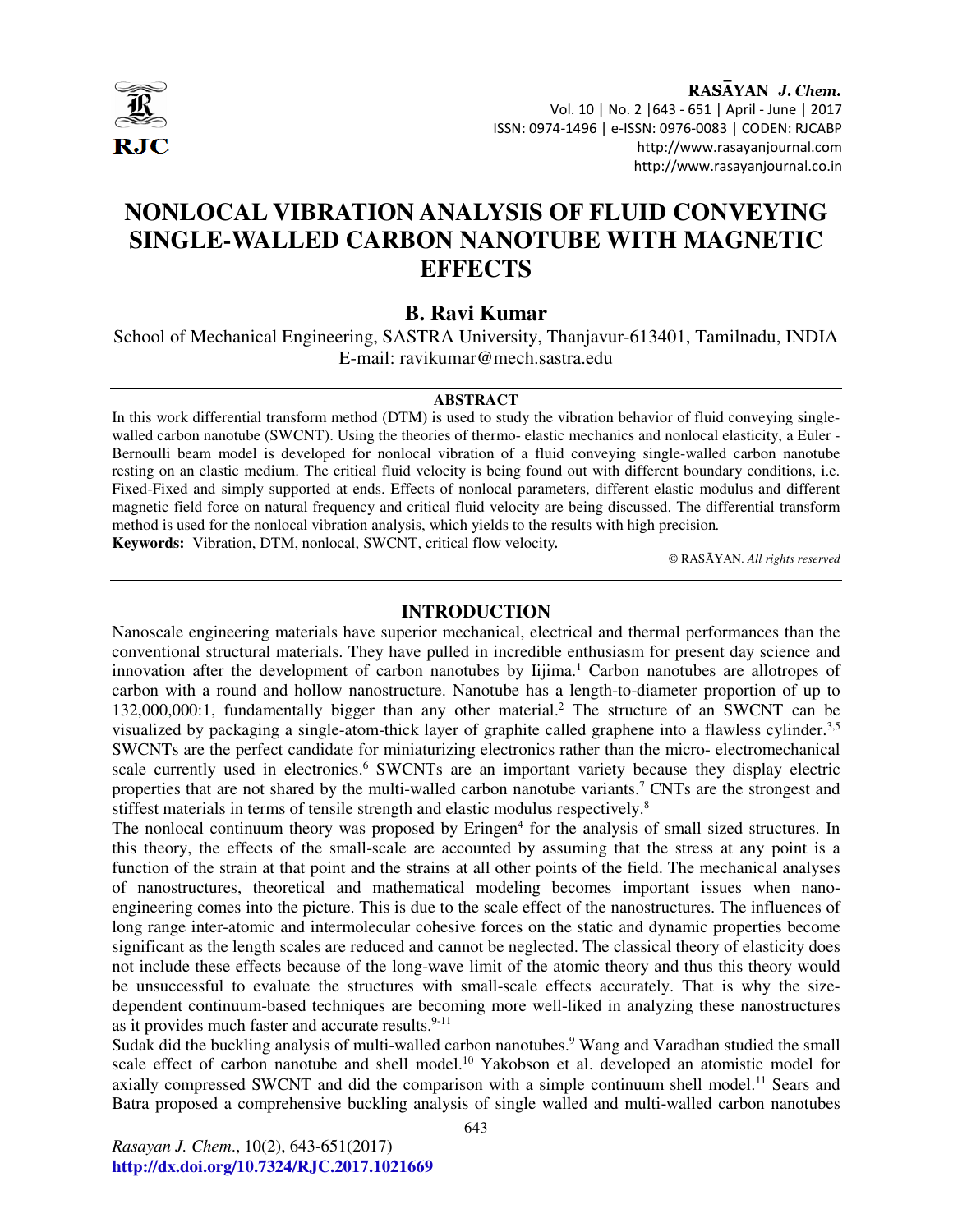RASAYAN J. Chem. Vol. 10 | No. 2 |643 - 651 | April - June | 2017

using molecular mechanics simulations and continuum mechanics models.<sup>12</sup> Reddy carried out bending, buckling and vibration analysis of nano beams using nonlocal theories.<sup>13</sup>

In the present work, the investigation of the vibration response of a fluid conveying single-walled carbon nanotube embedded in an elastic medium is carried out using the differential transformation method. Zhou <sup>16</sup> proposed differential transformation method to solve both linear and non-linear initial value problems in electric circuit analysis. Later Chen and Ho<sup>17</sup> applied this method to eigen value problems. Arikoglu and ozkol<sup>18</sup> applied differential transformation method to solve the intergro-differential equation.

## **EXPERIMENTAL**

The differential transform method is a semi-analytical method based on the Taylor series expansion. The differential transformation of the i<sup>th</sup> derivative of the function  $u(x)$  is defined as follows:

$$
U(\mathbf{x}) = \frac{1}{i!} \left[ \frac{d^i u(\mathbf{x})}{d\mathbf{x}^i} \right]_{\mathbf{x} = \mathbf{x}_0} \tag{1}
$$

And the differential inverse transformation of U(i) is expressed as:

$$
u(x) = \sum_{i=0}^{\infty} U(i)(x - x_0)^i
$$
 (2)

In real application function,  $u(x)$  is expressed as finite series and eq.-2 can be written as:

$$
u(x) = \sum_{i=0}^{n} U(i)(x - x_0)^i
$$
 (3)

With the use of certain transformation rules, we can convert the governing differential equation and associated boundary conditions into some algebraic equations. These algebraic equations give a solution which provides the desired solution with high accuracy. Following transformation, the table is used for this purpose.

Table 1: Differential Transformations for Mathematical Equations

| <b>Original Function</b>                    | <b>Transformed Function</b>                                      |
|---------------------------------------------|------------------------------------------------------------------|
|                                             | $y(x) = u(x) \pm v(x)$ $Y(i) = U(i) \pm V(i)$                    |
| $y(x) = \lambda u(x)$ $Y(i) = \lambda U(i)$ |                                                                  |
|                                             | $y(x) = \frac{d^{n}u(x)}{dx^{n}}$ $Y(i) = (i+1)(i+2)(i+n)U(i+n)$ |

#### **Formulation**

#### **A. Non-Local Formulation of SWCNT**

Eringen, first introduced nonlocal elasticity theory <sup>4</sup>, the simplified constitutive relation in a differential form is given as follows:

$$
(1 - (e_0 a)^2 \nabla^2) \sigma = \tau
$$
 (4)

Where  $\tau$  is the classical macroscopic stress tensor at a point, a is the internal characteristic length (e.g., lattice parameter, coarse size, the length of carbon-carbon bonds),  $e<sub>0</sub>a$  is a material constant, σ is nonlocal stress tensor and  $\nabla^2$  is the Laplacian operator.

The nonlocal behavior can be considered negligible in the thickness direction for a beam structure. Thus, for a homogeneous isotropic beam, the nonlocal constitutive relation can be written as  $2^2$ 

$$
\sigma_{xx} - (e_0 a)^2 \cdot \frac{\partial^2 \sigma_{xx}}{\partial x^2} = E \varepsilon_{xx}
$$
 (5)

Where E is the modulus of elasticity.

On the basis of the thermo- elastic mechanics theory, the axial force  $N_{t1}$  can be given as:<sup>22</sup>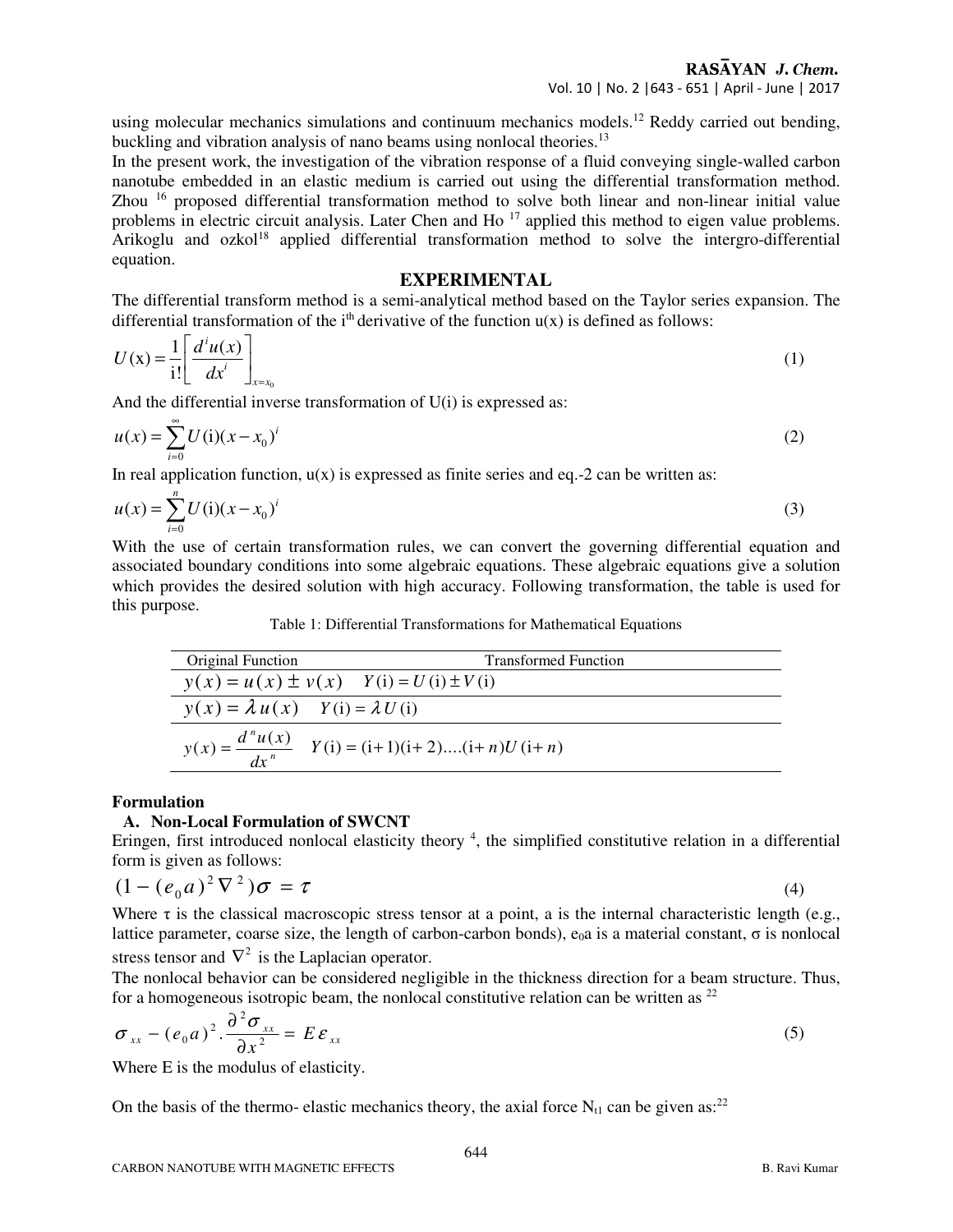RASAYAN J. Chem. Vol. 10 | No. 2 |643 - 651 | April - June | 2017

 $t_1 = \frac{2H}{1 - 2V} . \alpha_x$  $N_{t_1} = \frac{-EA}{1-2V} . \alpha_x T$  $=\frac{-}{1}$ − (6)

Where  $\alpha_x$  is the thermal expansion coefficient towards the direction of x-axis and v denotes the Poisson's ratio and T is the temperature change.

Lorentz magnetic force in axial direction is given by:<sup>14</sup>

$$
N_m = \mu A H_x^2 \tag{7}
$$

Figure-1 shows the analysis model of the problem. U is the fluid velocity, K is the elastic constant for Winkler foundation and L is the length of the nanotube.



Fig.-1: Analysis model of CNT embedded in the elastic medium.

If we consider the thermal and magnetic effects, the partial differential equation of motion related to shear force of fluid conveying single-walled carbon nanotube is given by  $2^2$ ,

$$
\frac{\partial Q}{\partial x} = m \frac{\partial^2 w}{\partial t^2} - \frac{\partial (N_{t1} \frac{\partial w}{\partial x})}{\partial x} - \frac{\partial (N_m \frac{\partial w}{\partial x})}{\partial x} + Kw + M\left(\frac{\partial^2 w}{\partial t^2} + 2U \frac{\partial^2 w}{\partial x \partial t} + U^2 \frac{\partial^2 w}{\partial x^2}\right) \tag{8}
$$

Where Q is the shear force, w is the transverse deflection. m, M denote the mass of nanotube per unit length and fluid mass per unit length of the beam respectively. Take for convenience  $N_t = N_{t1} + N_{m}$ .

Q satisfies the condition for equilibrium of Euler's beam  $Q = \frac{\partial M_1}{\partial q}$ *x*  $=\frac{\partial}{\partial x}$ ∂ (9)

$$
M_{1} - (e_0 a)^2 \frac{\partial^2 M_{1}}{\partial x^2} = -EI \frac{\partial^2 w}{\partial x^2}
$$
 (10)

Where  $M_1$  is the nonlocal bending moment and eq.-10 represents the nonlocal bending moment equation of nanotube.

By combining eqs.-8, 9 and 10, we have,

$$
M_{1} = -EI \frac{\partial^{2} w}{\partial x^{2}} + (e_{0}a)^{2} \left[ m \frac{\partial^{2} w}{\partial x^{2}} - \frac{\partial \left( N_{i1} \frac{\partial w}{\partial x} \right)}{\partial x} + Kw + M \left( \frac{\partial^{2} w}{\partial t^{2}} + 2U \frac{\partial^{2} w}{\partial x \partial t} + U^{2} \frac{\partial^{2} w}{\partial x^{2}} \right) \right]
$$
(11)

Finally, by above equation and by eq.-10, the governing differential equation is given as: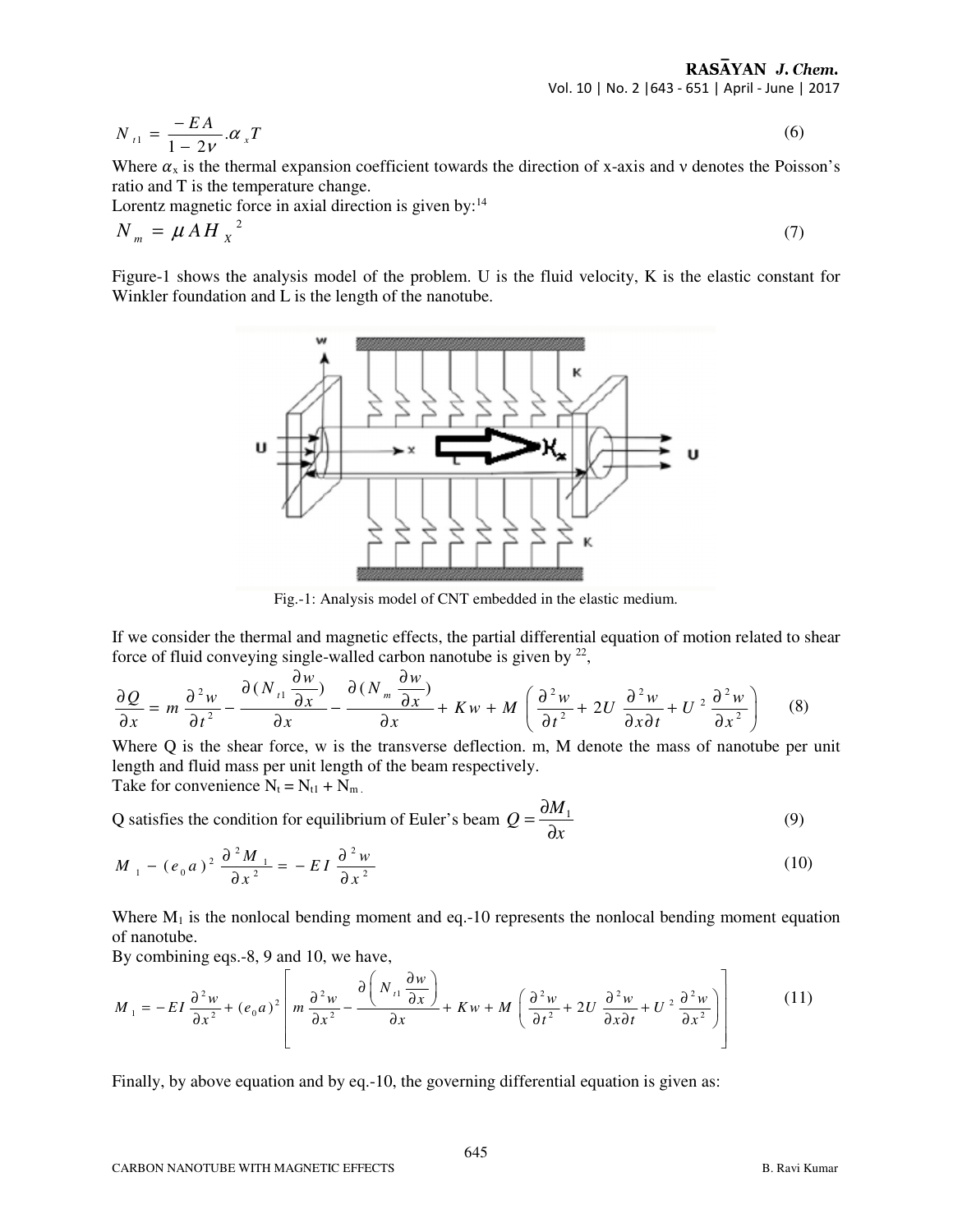RASAYAN J. Chem. Vol. 10 | No. 2 |643 - 651 | April - June | 2017

$$
\[ EI + (e_0 a)^2 N_{t1} - (e_0 a)^2 MU^2 \] \frac{\partial^4 w}{\partial x^4} - 2(e_0 a)^2 MU \frac{\partial^4 w}{\partial x^4} - (e_0 a)^2 (M + m) \frac{\partial^4 w}{\partial x^2 \partial t^2} \qquad (12)
$$
  
+ 
$$
\[ MU^2 - N_{t1} - (e_0 a)^2 K \] \frac{\partial^2 w}{\partial x^2} + 2 MU \frac{\partial^2 w}{\partial x \partial t} + (M + m) \frac{\partial^2 w}{\partial t^2} + Kw = 0 \]
$$

In this study, theEuler-Bernoulli beam model using stress gradient approach for the dynamic analysis of single-walled carbon nanotube with nonlocal effect is considered. Where,  $w = w(x, t)$  denotes the beam deflection in the transverse direction, x, t are the space coordinates, and I is the moment of inertia of carbon nanotube.

The eq.-12 can be non-dimensionalized by using L (length of carbon nanotube) and by substituting,  $W=$  $w/L$  and  $X = x/L$ , we have;

$$
\frac{A}{L^3} \cdot \frac{d^4 W}{dX^4} - B(i\omega) \frac{d^3 W}{dX^3} - C \frac{(i\omega)^2}{L} \frac{d^2 W}{dX^2} + \frac{D}{L} \cdot \frac{d^2 W}{dX^2} + 2MU(i\omega) \frac{dW}{dX} + (M+m)(i\omega)^2 LW + KLW = 0
$$
\n(13)

Where,

$$
A = \left[ EI + (e_0 a)^2 N_{i1} - (e_0 a)^2 MU^2 \right];
$$
  
\n
$$
B = 2(e_0 a)^2 MU;
$$
  
\n
$$
C = (e_0 a)^2 (M + m);
$$
  
\n
$$
D = \left[ MU^2 - N_{i1} - (e_0 a)^2 K \right].
$$

#### **B. DTM Formulation**

In converting the governing equation in DTM formulation, we use Table-1 and we can conveniently write the following expression.

# **C. Application of Boundary Conditions**

$$
W(i+4) = \begin{bmatrix} (B(i\omega)L(i+1)(i+2)(i+3)W(i+3) + C(i\omega)^2 L^2 \cdot (i+1)(i+2)W(i+2) - DL^2 \cdot (i+1) \\ (i+2) \cdot W(i+2) - 2MU(i\omega)L^3 \cdot (i+1)W(i+1) - (M+m)(i\omega)^2 L^4 \cdot W(i) + kL^4 \\ W(i)) / (A \cdot (i+1)(i+2)(i+3)(i+4)) \end{bmatrix}
$$

#### **1. Simply Supported at Both Ends**

The boundary conditions for the case of simply supported SWCNT at both the ends are as:  $w(0) = 0, w''(0) = 0, w(L) = 0, w''(L) = 0$  (15)

By using Differential Transformation these can be written as:

$$
W(0) = 0, W(2) = \frac{MU(e_0 a)^2 (i\omega) L.W(1)}{EI + (e_0 a)^2 N_t}
$$
\n(16)

$$
\sum_{i=0}^{N} W(i) = 0, \sum_{i=0}^{N} [F \cdot i(i-1) + 2MU(e_0 a)^2 (i\omega) L \cdot i + H] \cdot W(i) = 0
$$
\n(17)

Where,  $F = -EI - (e_0 a)^2 N_{t1} + (e_0 a)^2 MU^2$  and  $H = m(e_0 a)^2 (i\omega)^2 L^2 + (e_0 a)^2 KL^2 + (e_0 a)^2 M (i\omega)^2 L^2$ We can calculate W (i), up to *n* terms from the eq.-14, by assuming  $W(1) = C_1$ ,  $W(3) = C_2$  and it will be substituted in eq.-15 and 16 and by solving these equations for non-trivial solution, natural frequency

(14)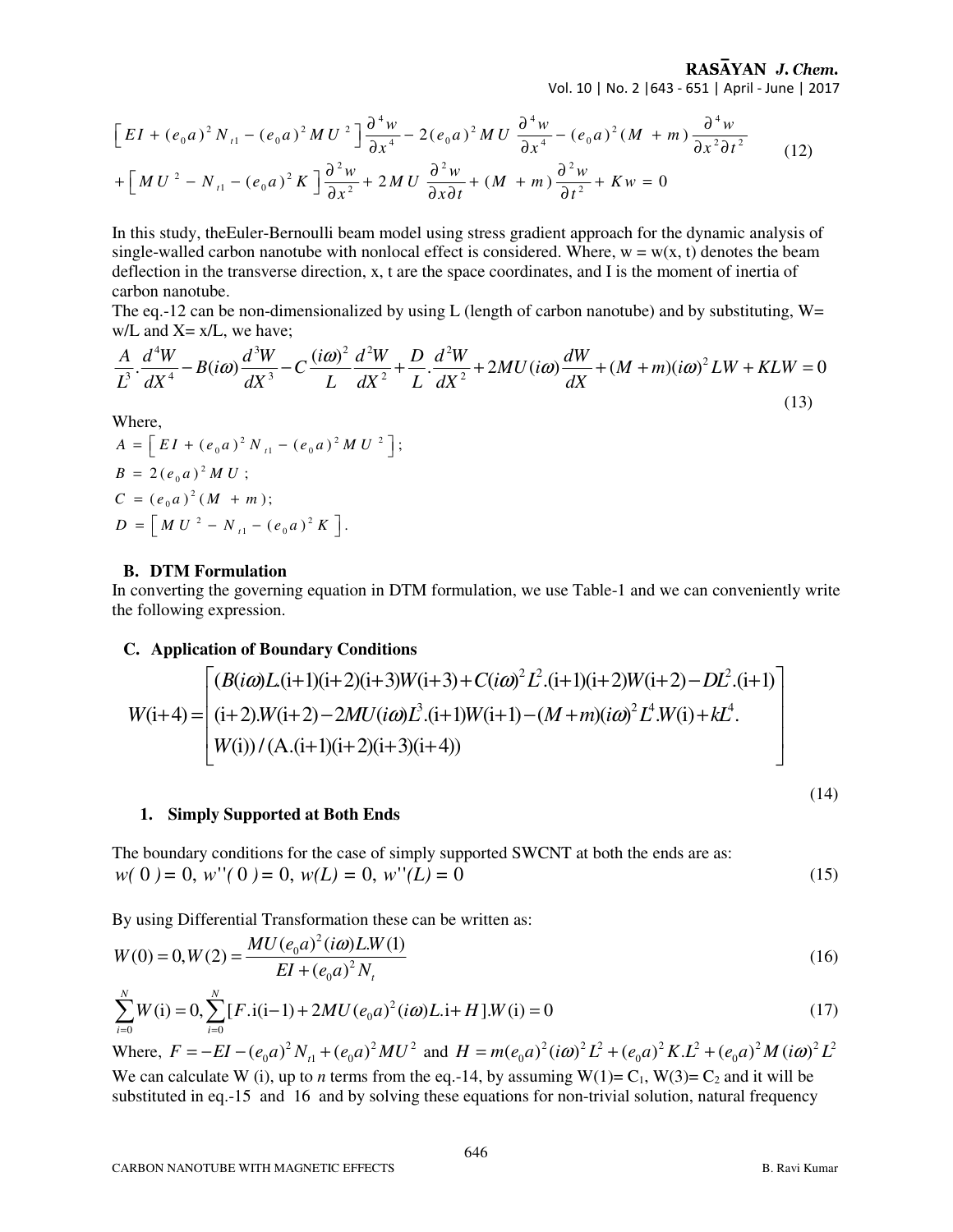(ω) of the CNT can be calculated. The accuracy of natural frequency increases with increase in the value of *n*(number of iterations)and saturates at a maximum *n* value, i.e n = Nmax.

## **2. Fixed at Both Ends**

For the SWCNT supported by clamped at both the ends, the boundary conditions defined as  $w(0) = 0, w'(0) = 0, w(L) = 0, w'(L) = 0$  (18)

By using Differential Transformation these can be written as:

 $W(0) = 0, W(1) = 0$  (19)  $(i) = 0, \sum i.W (i) = 0$ *N N W* (i) = 0,  $\sum$  *i.W*  $\sum^{\infty} W(i) = 0, \sum^{\infty} i.W(i) = 0$  (20)

We can calculate W (i), up to *n* terms from the eq.-14, by assuming  $W(2) = C_1$ ,  $W(3) = C_2$  and it will be substituted in eqs.-18 and 20 and by solving these equations for non-trivial solution, natural frequency  $(\omega)$ of the CNT can be calculated.

## **RESULTS AND DISCUSSION**

#### **Validation**

0  $i=0$ 

*i*=0 *i* 

 $i = 0$   $i =$ 

In Fig.-2 and Fig.-3, validation of the results has been carried out with the results available in the literature.<sup>22</sup> the outer radius of the nanotube is Rout = 3.5 nm and thickness of the nanotube h = 0.34 nm. The mass density of single-walled carbon nanotube is 2.3  $g/cm^3$  with Young's modulus E of 1 TPa. The density of water is 1 g/cm<sup>3</sup>, aspect ratio L/(2Rout) = 100, nonlocal parameter e<sub>0</sub>a/L is taken from 0 to 0.05 and Winkler constant K is considered from 0 to 0.1 MPa.

In the present study, we consider two cases of temperature region, low and high. The coefficient of thermal expansion  $\alpha_x = -1.6 \times 10^{-6} \text{ K}^{-1}$  and  $1.1 \times 10^{-6} \text{ K}^{-1}$  for low or room temperature and high-temperature regions, respectively are considered. The Poisson's ratio is considered as 0.3.



Fig.-2: Natural frequency v/s flow velocity (At T=25K, e<sub>0</sub>a/L=0.05, K=0 MPa)

Above figure is drawn between the natural frequency (y-axis) of the beam and fluid flow velocity(x-axis) entering through it in a high-temperature region. We observe that the natural frequency decreases with increase in flow velocity also, the results or data obtained here are very close to the available results of T-Chang et  $al^{22}$ .

The nanotube becomes more flexible and the natural frequencies get reduce with increase in flow velocity. The fundamental natural frequency becomes zero and the nanotube becomes unstable. When the flow velocity exceeds a certain value, this corresponds to the instability of the single walled carbon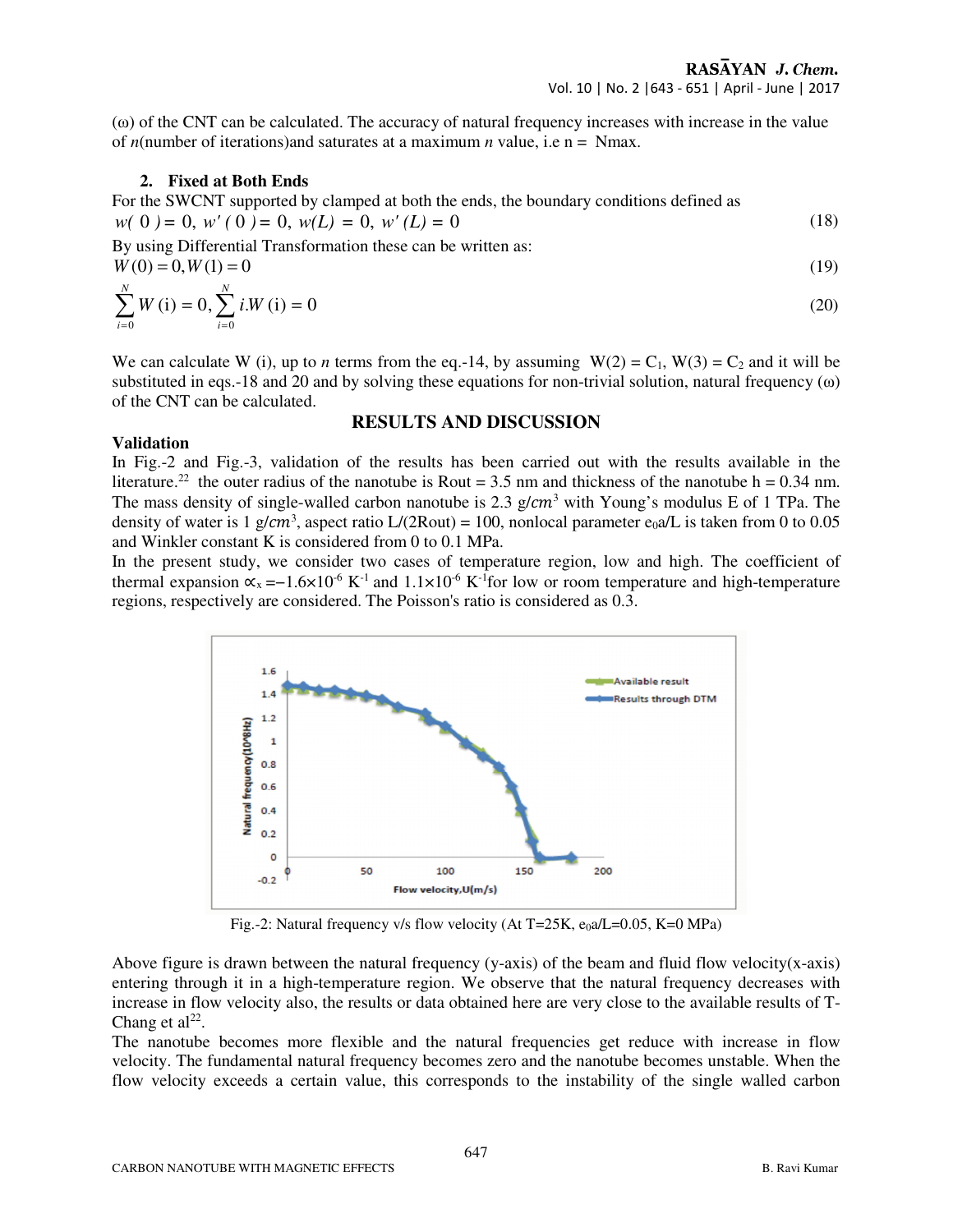nanotube and the flow velocity which produces the zero natural frequency defined as the critical flow velocity of the system. Because this velocity gives a perfect damping effect to the vibration.



Fig.-3: Natural frequency v/s flow velocity (At T=15K, e<sub>0</sub>a/L=0.05, K=0 MPa)

Above figure is drawn in a low-temperature region by taking same boundary condition on the same axes as in Fig.-2. We observe that the natural frequency decreases with increase in flow velocity. After the validation of the results, we have observed that the application of the differential transformation

method gives the values very close to the available results in the literature<sup>22</sup>.

# **Effect of the Nonlocalparameter**

Below figure is drawn in a high-temperature region. We observe that the variation of  $e_0a/L$  from 0 to 0.05 have a significant effect on the natural frequency at zero flow velocity but does not affect so much the critical flow velocity.



Fig.-4: Natural frequency v/s flow velocity (At K=0 MPa, Simply supported B.C)

When keeping  $e_0a/L=0$  the nonlocal beam theory reduces to a local beam theory. A curve is also drawn at  $T=25K$  and with e<sub>0</sub>a/L=0, which corresponds to a local beam theory. We clearly observe that from local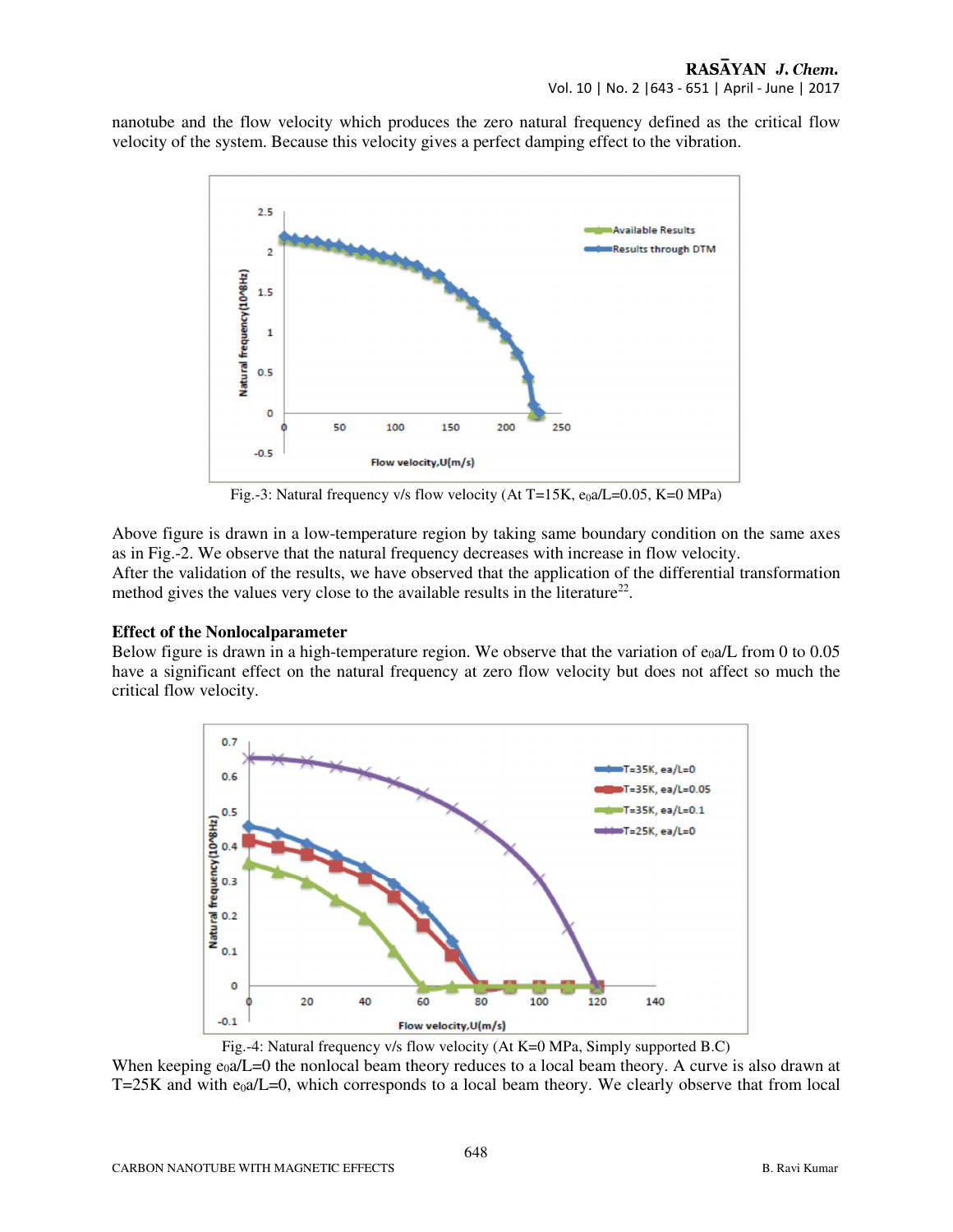beam theory that the reduction of the natural frequencies and critical flow velocities happens when the nonlocal parameter is introduced.

A decrease in the natural frequency was related to the transverse force for following reasons:

(1) The change of curvature of nanotubes.

(2) The surface stress because of the nonlocal atom to atom interaction.

## **Effects of the Winkler elastic constant**

Winkler type elastic medium gives normal pressure to the beam, which tightens it and hence introduces some stiffness to the beam against deflection. We are considering the range of variation for the K from 0 to 0.1 MPa.



Fig.-6:Natural frequency v/s flow velocity (At T=0 and  $e_0a/L = 0.05$ , simply supported B.C).

In above figure, the variation in Winkler constant is shown in the low-temperature region. We observe that the increase in Winkler's constant tends to increase in natural frequency as well as increase the critical flow velocity. At zero flow velocity natural frequency varies from  $1x\ 10^8$  Hz to  $1.87x10^8$  Hz and critical flow velocity varies from 165 m/s to 275 m/s. Although this graph is drawn under the lowtemperature region, it can also be found that Winkler foundation increases the natural frequency and critical flow velocity in a high-temperature region.

## **Effects of the magnetic field**

Here we consider the Lorentz magnetic force given by Maxwell's <sup>14</sup> relations within the range of nonlocal elasticity theory in the transverse direction. Frequency ratio is taken as the ratio of nonlocal frequency w.r.to local frequency of the beam. The value of magnetic permeability  $\mu$  is taken as  $4\pi \times 10^{-7}$ H. $m^{-1}$  or  $N.A^{-2}$ .

We observe that the value of frequency ratio is decreasing with the increase of the value of small scale coefficient e<sub>0</sub>a/L. This means that the fundamental frequencies of a single-walled carbon nanotube including the small-scale effects are less than the fundamental frequencies of the same beam excluding the small scale effects. This is due to the surface stress inaccount of the nonlocal atom to atom interaction. **Incorporate** 

Nonlocal effect of the single-walled carbon nanotube is dampened by the presence of a longitudinal magnetic field (Fig.-7). It is observed in the present analysis that there is an increase in the fundamental frequency of the beam due to the presence of the magnetic field. This can be due to the coupling effect of vibrating nanotube and the magnetic field. As we increase the longitudinal field vector or strength of the field Hx, it suppresses the nonlocal behavior of the single-walled carbon nanotube. The present work can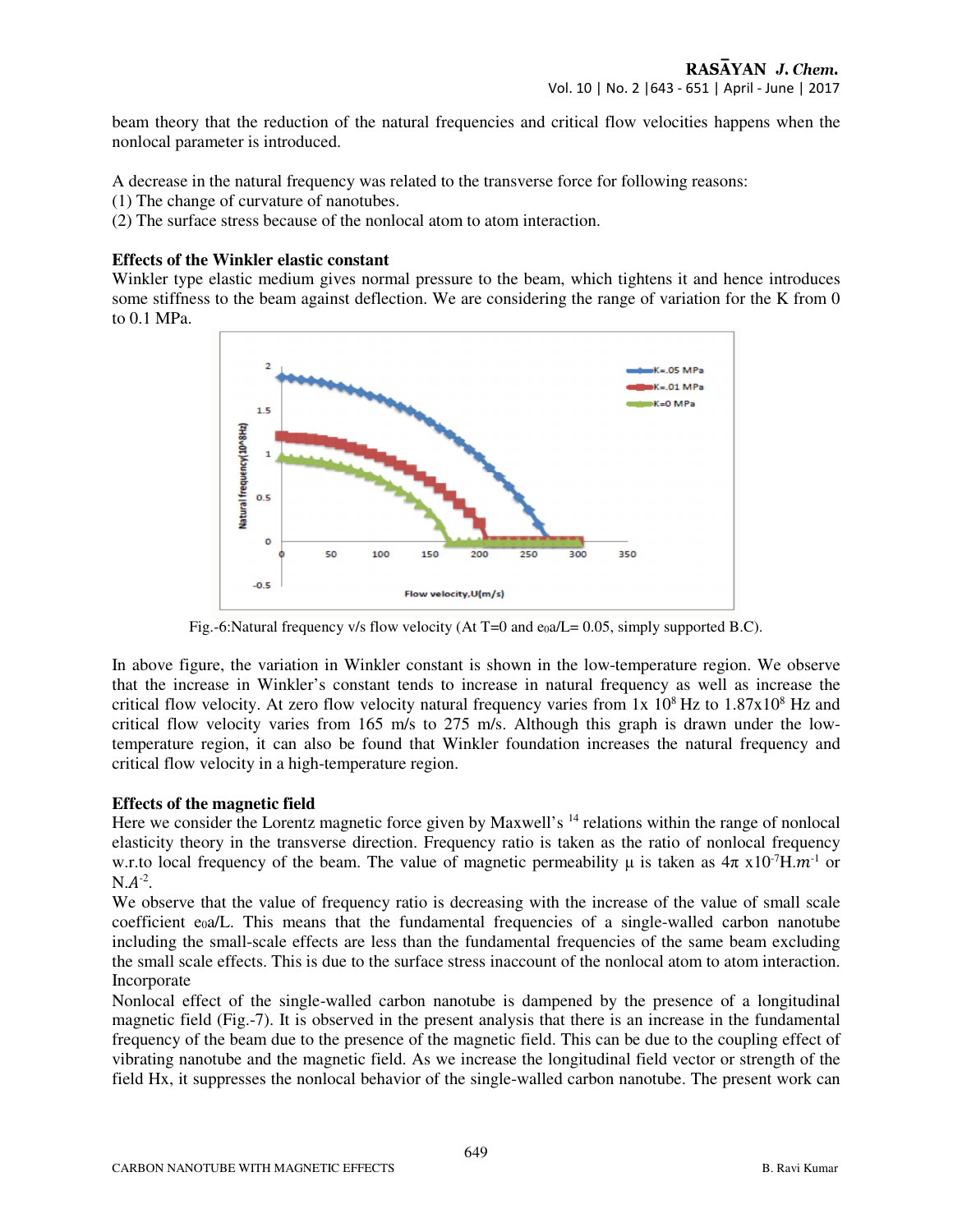be extended to study the vibration of Single-walled carbon nanotube under the effect of transverse and inclined magnetic fields.



Fig.-7: Frequency ratio vs nonlocal parameter for simply supported boundary condition.

# **CONCLUSION**

The present work gives an analytical method for studying the effects of temperature change, the nonlocal parameter, Winkler medium, and magnetic field on the natural frequency of single-walled carbon nanotube conveying fluid for various boundary conditions. Using the thermo- elastic mechanics theory and nonlocal elasticity, a Bernoulli-Euler beam model is created for the dynamic study of an SWCNT embedded in an elastic medium with magnetic effects. Differential transform method which is called semi-analytical numerical technique is used to solve governing differential equations and boundary conditions in a simple and accurate way. Various results are presented on the variation of the vibration frequency of single-walled carbon nanotube with critical flow velocity for various parameters. It is observed that at low or room temperature, natural frequency and critical flow velocity for the singlewalled carbon nanotube increase with the increase of the change of temperature, whereas in hightemperature range the natural frequency and critical flow velocity for the single-walled carbon nanotube decrease with the increase of the temperature change.

From this analysis, it can be seen that the solutions obtained for a single-walled carbon nanotube can be helpful in investigating more complicated nanotube structures with nonlocal effects and design of nanotubes in a transverse and inclined magnetic fields which may be used in space elevator for aerospace applications in future.

## **REFERENCES**

- 1. S. Iijima*, Nature*, **58,** 354 (1991).
- 2. X. Wang, Q. Li, J. Xie, Z. Jin, J. Wang, Y. Li, & S. Fan, *Nano Letters*, **9(9),** 3137(2009).
- 3. E. T. Thostenson, Z. Ren, & T. W. Chou, *Composites science and technology*, **61(13),** 1899(2001).
- 4. A.C. Eringen, *J. Appl. Phys.* **54**, 4703(1983).
- 5. D. Qian, G.J. Wagner, W.K. Liu, M.F. Yu, R.S. Ruoff, *Appl. Mech. Rev.* **55**, 495(2002).
- 6. E. Pop, D. A. Mann, K. E. Goodson, & H. Dai, *Journal of Applied Physics*, **101(9),** 093710 (2007).
- 7. E. Pop, D. Mann, Q. Wang, K. Goodson, & H. Dai, *Nano Letters*,**6(1)**, 96-100 (2006).
- 8. M. J. Treacy, T. W. Ebbesen, & J. M. Gibson, *Nature,* **381(6584)**, 678(1996).
- 9. L. J. Sudak, *Journal of Applied Physics*, **94(11)**, 7281(2003).
- 10. Q. Wang, & V. K. Varadan, *Smart Materials and Structures*, **14(1)**, 281(2005).
- 11. B. I. Yakobson, C. J. Brabec, & J. Bernholc, *Physical review letters*, **76(14)**, 2511(1996).
- 12. A. Sears, & R. C. Batra, *Physical Review B*, **73(8)**, 085410(2006).
- 13. J. N. Reddy, J. N., *International Journal of Engineering Science*, **45(2)**, 288-307(2007).
- 14. B. Ravi Kumar, *International Journal of ChemTech Research,***10(3),** 339(2017).